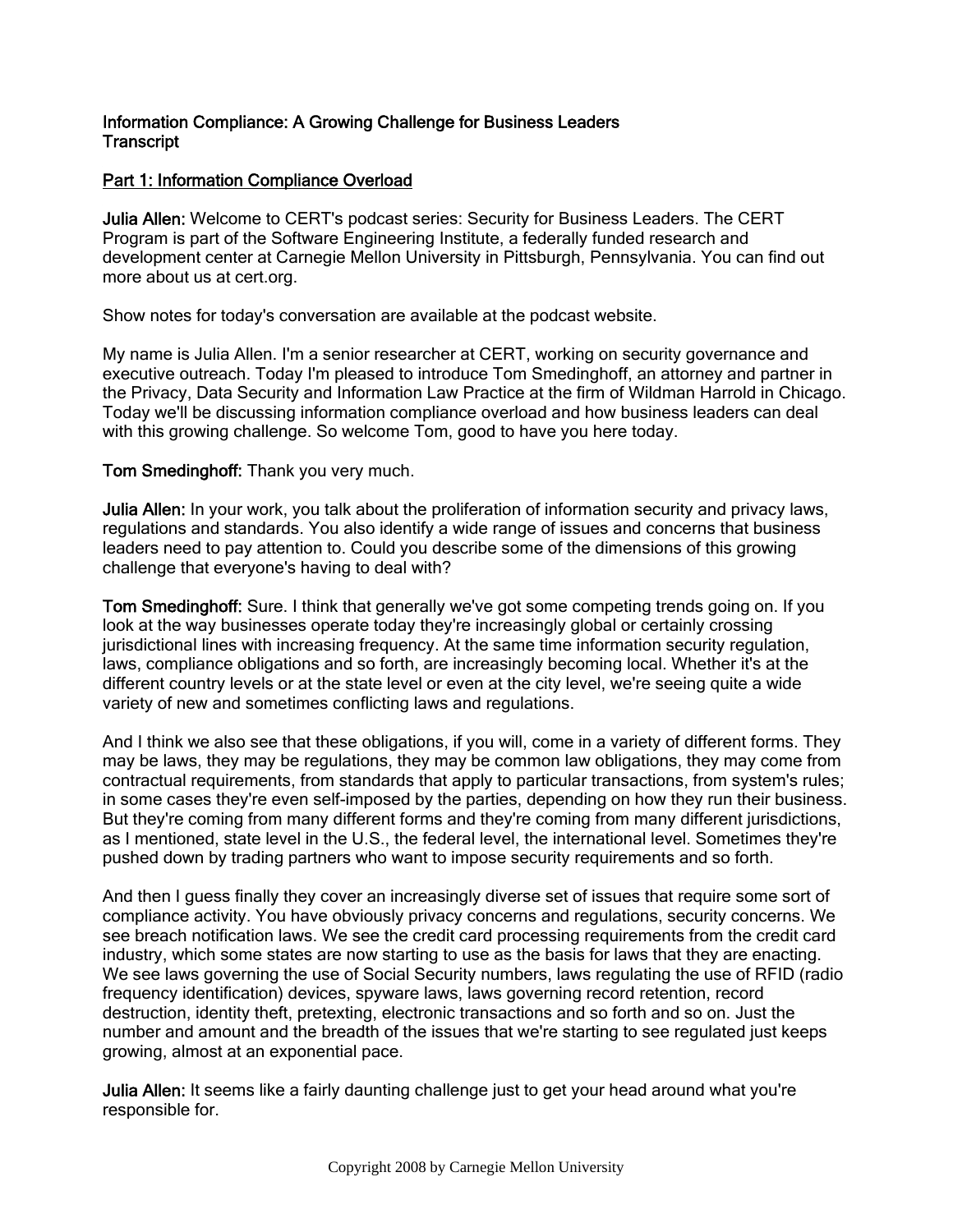Tom Smedinghoff: It is. Just the sheer number of different regulations and rules that you might be subject to is a major problem. And I think it's also compounded by the fact that many of these laws and regulations are somewhat vague and it's not entirely clear what it is you have to do, and in some cases they conflict with one another. What one state may require may conflict with another, what the U.S. requires may conflict with what the EU requires and so forth and so on. And they keep coming at us at a fast pace, and so it makes it a very difficult challenge, to say the least.

Julia Allen: What in particular — and you mentioned international considerations — what do you see are some of the nuances or maybe some of the particular challenges when dealing with global supply chain or customers around the globe? Are there some special issues there?

Tom Smedinghoff: Well I think first and foremost is just the sheer quantity or volume of regulatory requirements that you may have to deal with. Privacy is perhaps a good example where the European Union regulates the use of personal data much more thoroughly than the U.S. does, and to the extent you're dealing on a global basis and you want to transfer that data back and forth, you've obviously got to deal with those issues.

We also run into a variety of conflicts. One that has perhaps gotten a lot of publicity recently is the conflict between the U.S. requirement under the Sarbanes-Oxley statutes that companies have to have a whistleblower, an anonymous whistleblower capability for employees to report on executives who might be doing something wrong, and the EU Privacy Directive and the country implementations of that directive, which basically prohibit such kind of conduct.

Now we've seen some movement in terms of reconciling those two, but that's just one example where complying with one set of rules may mean violating another. And it really does, I think, raise a lot of challenges for businesses that are trying to do business in a variety of jurisdictions, especially when they're transferring information across those jurisdictional borders.

Julia Allen: So given, if you can kind of for a moment set aside the conflicting requirements, what have you seen in your practice and in your interactions with your clients, some of the major risks and consequences of non-compliance?

Tom Smedinghoff: That is going to vary, I think, quite a bit from jurisdiction to jurisdiction. There seems to be an increase, however, in the level of enforcement in a variety of different areas. Some of the EU jurisdictions — and I want to say Italy, Spain and Germany come to mind — tend to, I think, do more in the way of enforcement on some of their privacy regulations than some of the other countries.

We're seeing the FTC (Federal Trade Commission) in the U.S. talking about stepping up its enforcement activities, particularly with respect to its current view that failing to provide adequate security for personal data is an unfair business practice and that companies are going to be held accountable for that kind of activity.

Also if you look at what's going on in the U.S., particularly in light of some of the recent high profile security breaches, we're starting to see a lot of litigation. Several class-action lawsuits were filed against the TJX companies, for example, in connection with their data breach. Same thing we saw with Choice Point following its data breach. And we're starting to see the courts recognize a common-law duty to provide security. And they're just starting, I think, to enforce that, and we've got a handful of cases at this point. But I think we're only going to see more as time goes on.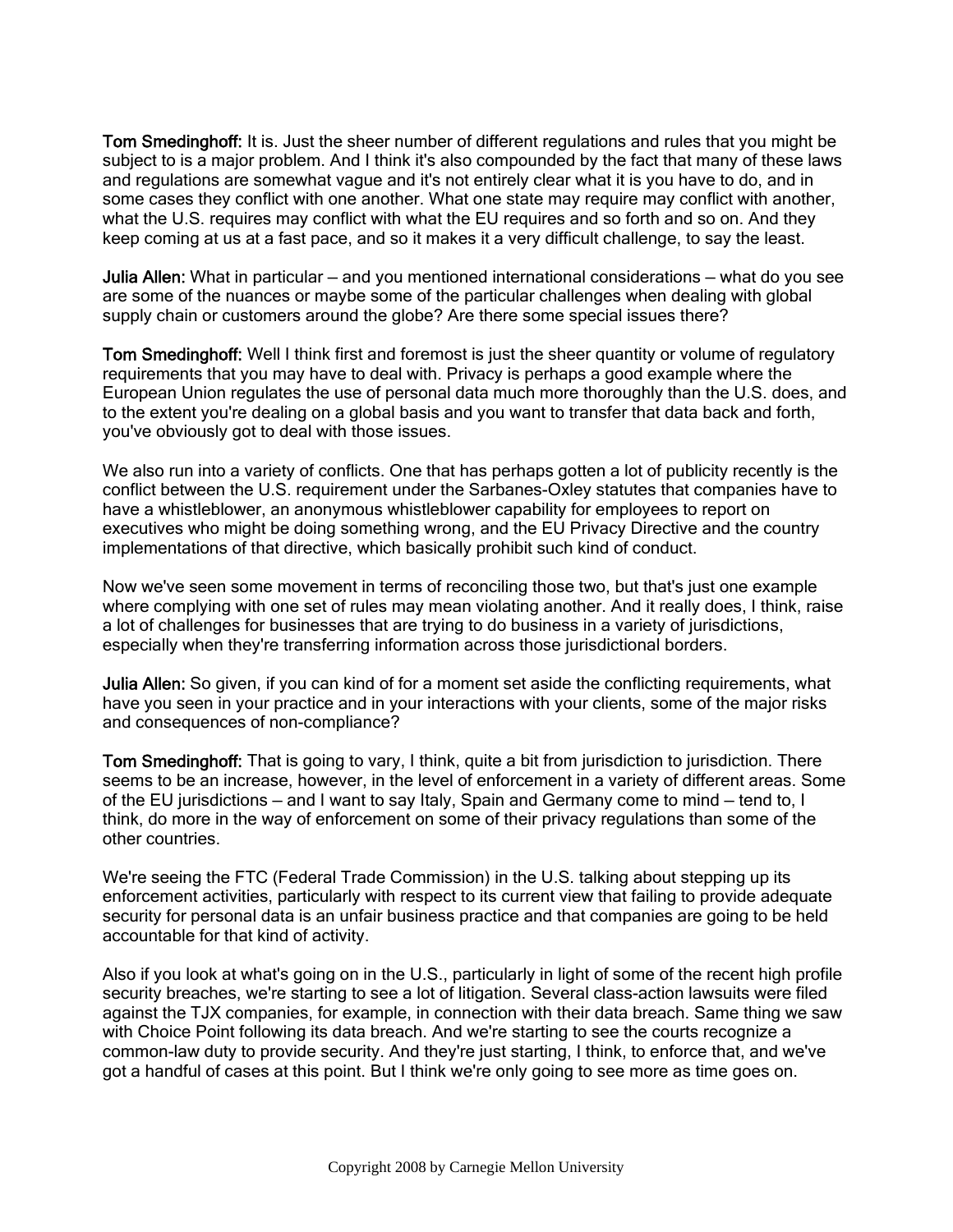# Part 2: Who's Accountable?: Board Directors and C-Level Executives

Julia Allen: That makes sense. So what have you seen in your client organizations as to the roles in the organizations who are responsible for tackling these issues and making sure that the business is adequately protected?

Tom Smedinghoff: Well I guess the first thing I would say there is that I think the trend in the way the law is developing here is to shift the responsibility basically to the Board of Directors. And what we're seeing is a change. What was typically thought of as an IT department issue is really becoming a corporate governance issue, and there's increasing recognition that information security is an issue that really needs to permeate the entire organization, with responsibility going all the way to the top.

So what you're starting to see, and I think we're going to see a lot more going forward, is Boards of Directors, as well as the C-level executives, taking a much more active role and responsibility for ensuring that the company has implemented adequate security. And I think we're going to see more and more that they'll be held accountable if they fail to do that.

But I think there's also — inherent in that is a recognition that every aspect of the corporation needs to be involved. Again you can't just delegate it to the IT folks. It's something that all the different lines of business, all the different departments need to really recognize as part of their obligation and that everybody is sort of in this whole thing together.

Julia Allen: So it sounds like, I know for those of us in the information security profession, it can sometimes be a fairly daunting undertaking to get top level executive and board attention to the issue. So would you say that this particular set of compliance requirements and laws and regulations is starting to heighten awareness at the senior level?

Tom Smedinghoff: I think we're starting to see that. In fact I just participated in a panel at the National Association of Corporate Directors where in fact that was the subject. And I think there is an increasing recognition that this has to be where the responsibility lies. And so, like I said, some of the laws are starting to do that.

But having said that, I think we've got a long way to go. I think there are a lot of boards where this really isn't on their radar screen yet. And there needs to be a change in thinking on this and there needs to be a more across the board recognition that this is a serious corporate governance issue. It's not just an IT issue.

Julia Allen: What would you say or what have you seen as the role that legal counsel can play in helping raise the awareness, raise the profile, help senior executives assess the risk in this area?

Tom Smedinghoff: Well I think fundamentally what we're seeing is that information security is now a legal issue. There's no question about it. It requires legal attention, it's a legal compliance issue, as well as obviously a liability issue, should a problem arise. And so from that perspective legal counsel absolutely needs to be involved in the process. Obviously legal counsel isn't going to necessarily be deciding what security measures need to be implemented or how the company needs to respond, but legal counsel needs to be actively involved, from the perspective of focusing on compliance, focusing on the legal risk that's inherent in this whole process, and sort of helping the company figure out what it's going to do and how that relates to its legal obligations to try to make sure obviously that the two mesh well and that the legal obligations are adequately addressed.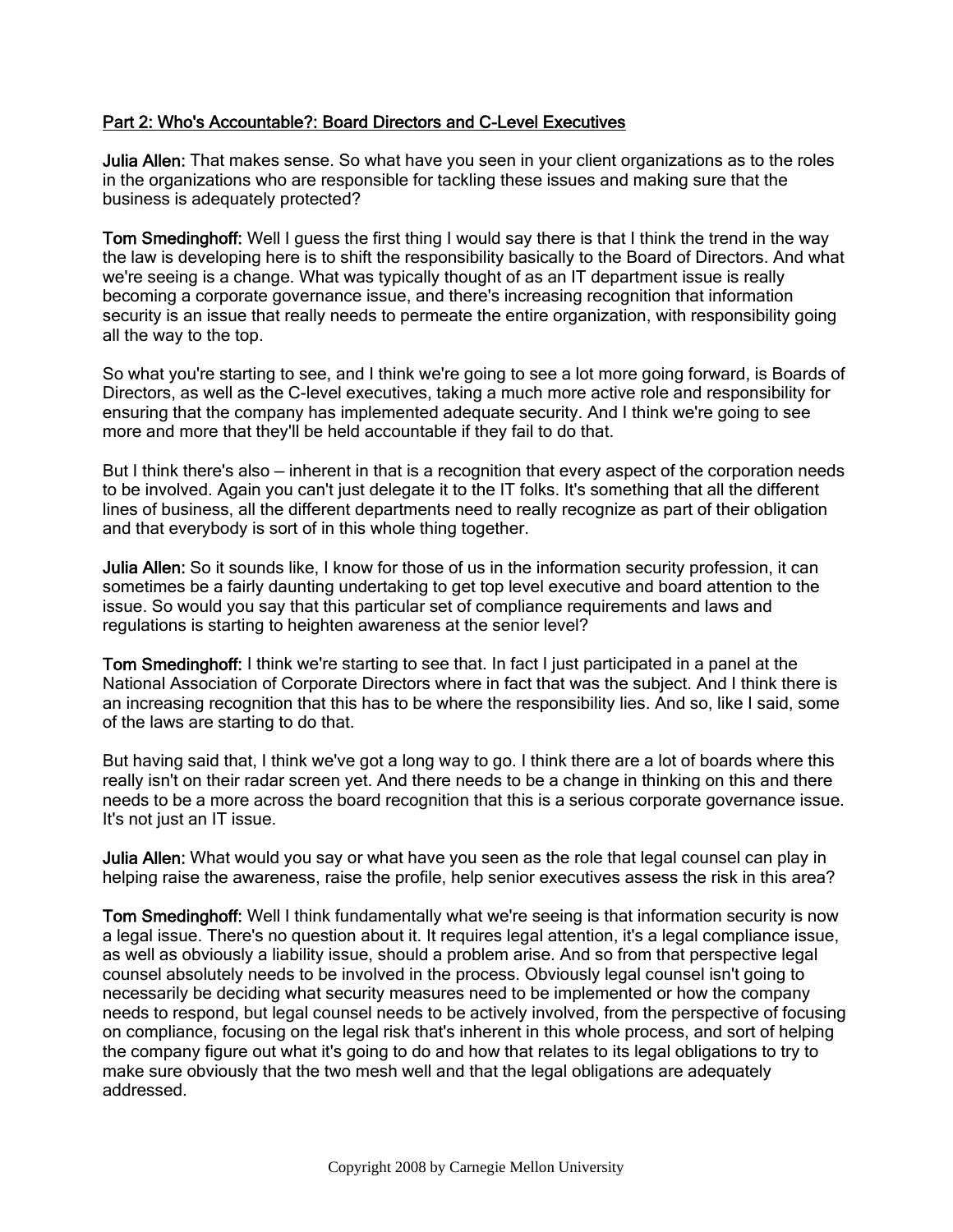**Julia Allen:** One of the things we've really struggled with in our governance work is where does this set of issues — information security and privacy, risk and compliance issues — where do they fit, given all the things that, for example, that legal counsel needs to pay attention to, senior executives, boards of directors? They are clearly trying to run a business. So do you have a sense or kind of are you seeing any kind of rules of thumb for where this, if you had to rank and stack priorities, where this one shows up on the list?

Tom Smedinghoff: Well that's a tough question to answer, in part because I think it's going to vary from organization to organization. For example, businesses that are highly regulated in this area or that really depend very heavily on information as the lifeblood of their operations, for example, financial institutions, this has got to rank very, very high.

Other institutions, other businesses may find that it's not quite as critical. But on the other hand, I think today we're getting to the point where all businesses, regardless of what they do, are in a position where they really are totally dependent on information technology and networked communication systems and so forth. And if there's ever a problem it really creates a significant potential vulnerability.

The question I think each business has to focus on is how significant is that? And depending on the significance to the business that in part is going to depend on how they rank it in terms of its importance. But there's another dimension to it, which we're increasingly seeing, and that is that there's a focus on the stakeholders here, the investors, the shareholders, the employees, the customers, the suppliers, other third-parties who are increasingly impacted by a company's lack of security or breach of security. And so you really have to focus on what's the impact to those stakeholders, because the bottom line is that that's, I think, one of the key drivers here.

Julia Allen: Well information has become clearly the lifeblood and our infrastructure has become the transport mechanism for that. So we're all connected and we're all equally vulnerable I think to a greater or lesser extent.

### Part 3: Effective Steps to Get Started

Julia Allen: Turning our attention to what business leaders can do perhaps to get their heads around this and to take constructive and diligent action, what have you seen are some of the first steps or some effective steps that they can take to address these requirements and risks and put a compliance program in place that will stick?

Tom Smedinghoff: Well I think first of all businesses need to recognize that information security compliance is a process. It's not satisfied by implementing a particular product. It's not something that you do once and you're done. It's a never-ending process that involves risk assessment and evaluation and response and re-evaluation and so forth.

Just to get the process off the ground you've really got to start with some very basic issues, what I call starting with the facts, which are basically identifying what kind of data do you have and how significant and sensitive is it, and who has it? Is it in your possession or is it the possession of a third party who might be a service provider for you? And what are you doing with it? Who owns it, who has access to it, where is it stored? Some very basic questions about your data.

From there I would ask as a second question what are you doing with that data? Look at its life cycle. How are you collecting it or acquiring it or creating it? How are you using it? Is it internal, is it used for marketing purposes, and so forth and so on. How are you communicating and storing it? What are you doing with it vis-a-vis litigation, for example? How are you destroying it? Sort of that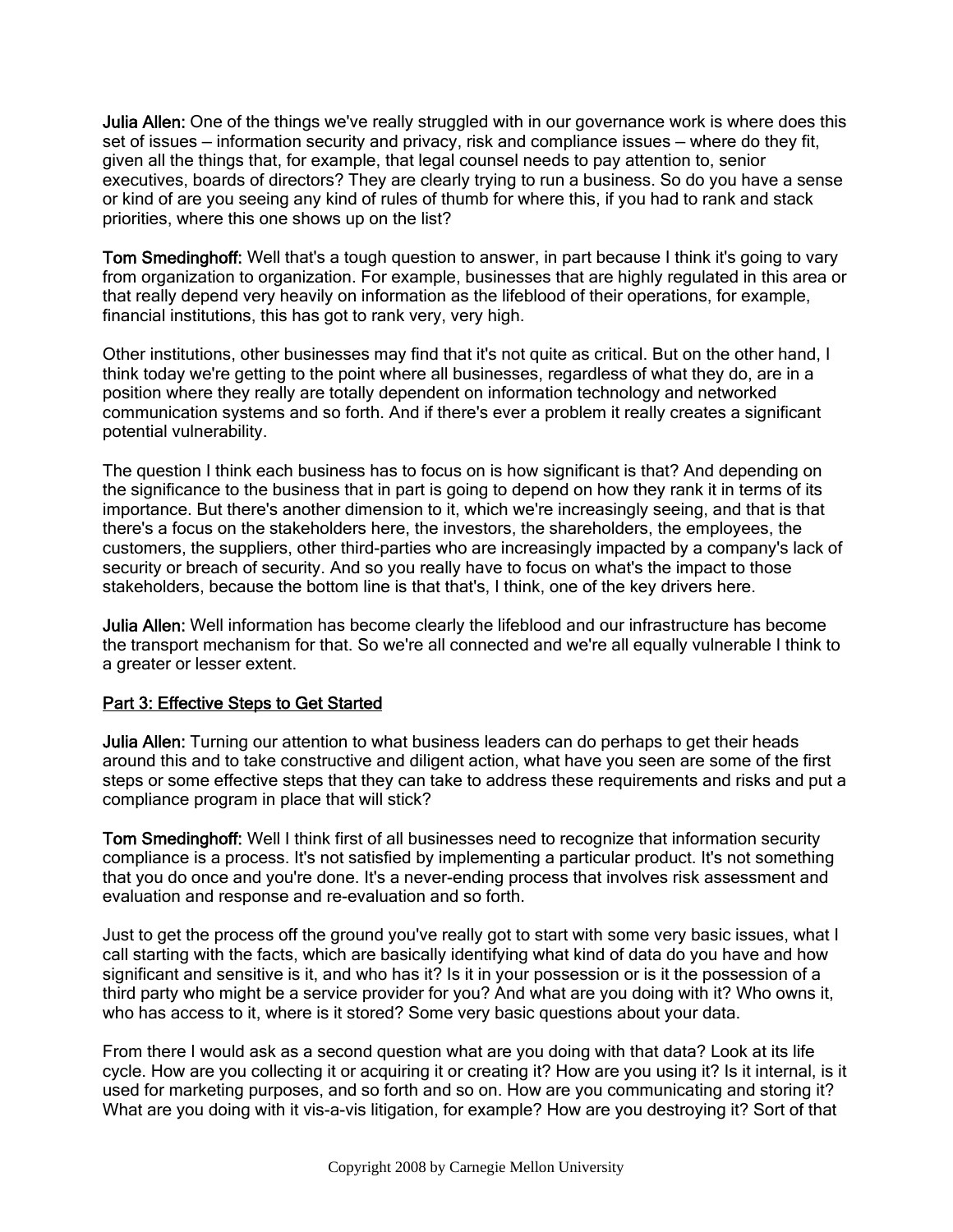whole life cycle look at your data, because this is going to raise a lot of the issues that we see in the laws and regulations in terms of how you acquire, for example, personal data — where you can acquire it from, where you can transfer it to, what you can do with it, how you have to destroy it and so forth. But you can't really respond to those requirements until you know what you've got and what you're dealing with.

And then the third step in that process, this very initial process I would say, is okay, now that we know what data we have and how sensitive it is and what its life cycle is, from our perspective what laws apply to it? What laws apply to the data, what laws apply with respect to what I want to do with that data? For example, the Social Security number laws are going to restrict how I can use Social Security numbers. The Data Protection laws in a variety of countries are going to restrict how I transfer that data, and so forth and so on.

And then we've got to look at what's the likelihood of non-compliance, what's the penalty and the risk for non-compliance? And then we have to do some prioritizing. And I think it's important to recognize that especially for companies doing business in many different jurisdictions, it may well be impossible or prohibitively expensive to figure all of these questions out to the ultimate level of detail.

But I think you've got to start with those three basic questions: what data do we have, what are the attributes, what's the life cycle, what are we doing with that data, and then what laws apply to it and how do they affect our operations? You've got to start with those basic questions, at least at a high level, and maybe you focus on the jurisdictions — where you do the most business, for example but you really have to start there and get a handle on what the situation is before you can decide how you need to respond.

Julia Allen: And what additional concerns might arise or steps might you take when you consider the fact that we all work with partners and collaborators and suppliers and vendors in our supply chain, where information is shared and flowed across that entire, if you will, virtual enterprise? Are there special steps or considerations there for information sharing?

Tom Smedinghoff: Well I guess in general I'd say you need to start with the understanding that if the data is yours or if it's your responsibility it doesn't make any difference who has it. You still have to protect it. You're still responsible for dealing with the legal requirements for that data. And I think with that view you've got to then, moving forward, when you're getting into situations where you're going to be sharing data, where you're going to be outsourcing data or whatever, you need to look carefully at who are you working with, how trustworthy are they, what kind of procedures do they have in place, what kind of contractual requirements might be appropriate, to make sure that they protect the data to a level that's appropriate for your needs, because if it's your data you're still responsible for it. And then you need to sort of monitor what's going on, making sure that people who are accessing your data or possessing and using and processing your data are in fact doing what they're obligated to do.

Julia Allen: Well that makes good sense. I think you've framed the issues very clearly and I know that our listeners will benefit from this discussion and hopefully if they aren't taking action this will help give them some ideas of ways to get started. Do you have some particular sources that you like, either websites or other sources, where our listeners can learn more about this issue?

Tom Smedinghoff: I know that CERT has a lot of materials on its website and they've been very helpful. I have an article that lays some of the framework issues out that's on our website at wildman.com. But other than that it's a matter of trying to keep up with what's happening and look at the big picture, I think.